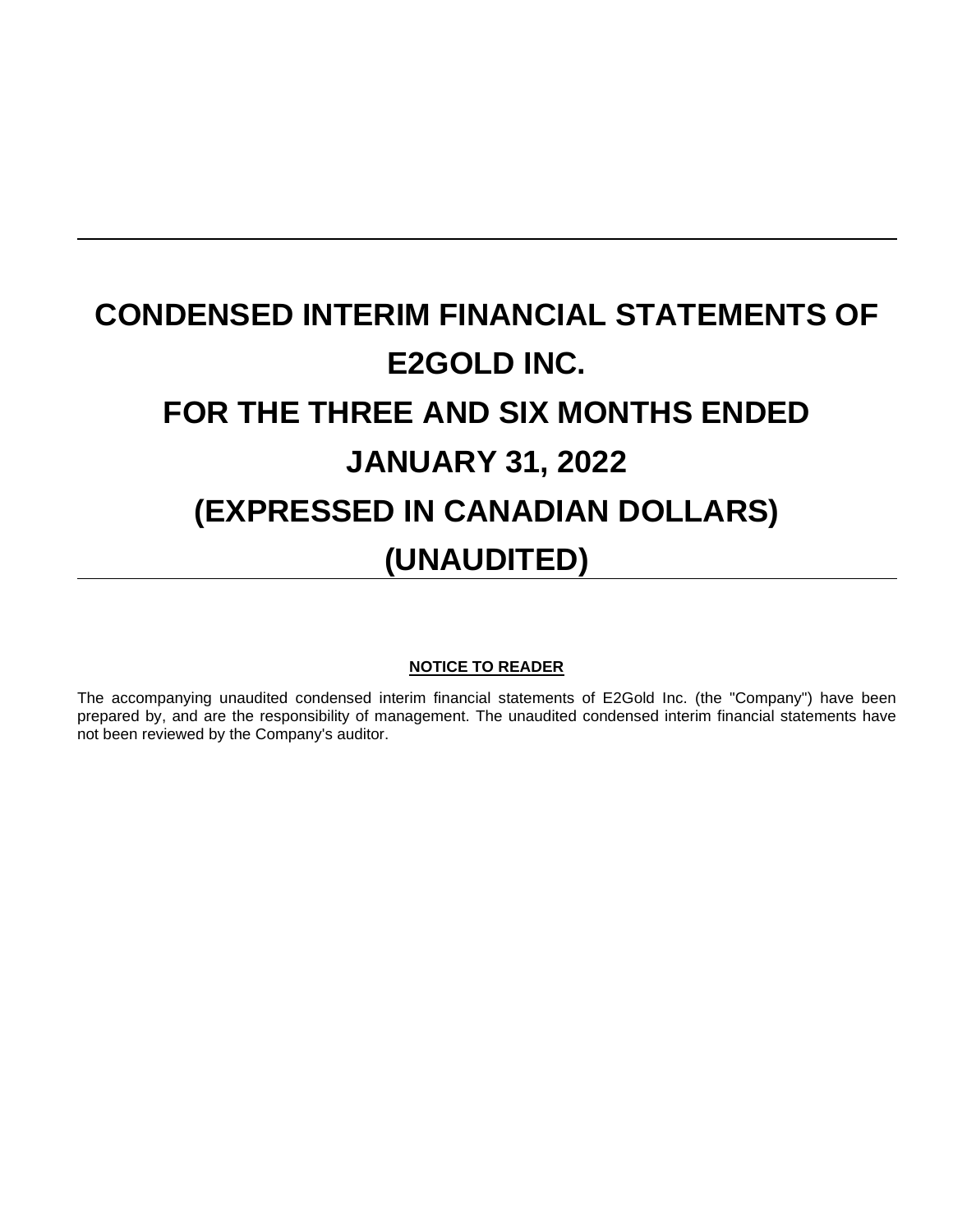**Condensed Interim Statements of Financial Position (Expressed in Canadian Dollars) (Unaudited)**

|                                         | As at<br>January 31,<br>2022 | As at<br><b>July 31,</b><br>2021 |
|-----------------------------------------|------------------------------|----------------------------------|
| <b>ASSETS</b>                           |                              |                                  |
| <b>Current assets</b>                   |                              |                                  |
| Cash                                    | \$<br>969,838                | \$<br>5,854,701                  |
| Short-term investment                   | 60,000                       | 40,000                           |
| <b>HST</b> receivable                   | 415,524                      | 124,582                          |
| Prepaid expenses                        | 103,866                      | 185,494                          |
| <b>Total current assets</b>             | 1,549,228                    | 6,204,777                        |
| <b>Non-current assets</b>               |                              |                                  |
| Property and equipment (note 3)         | 63,240                       | 50,926                           |
| <b>Total non-current assets</b>         | 63,240                       | 50,926                           |
| <b>Total assets</b>                     | \$<br>1,612,468              | \$<br>6,255,703                  |
| <b>LIABILITIES AND EQUITY</b>           |                              |                                  |
| <b>Current liabilities</b>              |                              |                                  |
| Amounts payable and accrued liabilities | \$<br>484,256                | \$<br>753,389                    |
| Flow-through share liability (note 4)   | 142,854                      | 536,936                          |
| <b>Total liabilities</b>                | 627,110                      | 1,290,325                        |
|                                         |                              |                                  |
| <b>Equity</b>                           |                              |                                  |
| Share capital (note 5)                  | 4,663,451                    | 4,441,922                        |
| Warrants (note 6)                       | 3,682,858                    | 3,693,475                        |
| Stock options (note 7)                  | 891,961                      | 32,022                           |
| Accumulated deficit                     | (8, 252, 912)                | (3,202,041)                      |
| <b>Total equity</b>                     | 985,358                      | 4,965,378                        |
| <b>Total liabilities and equity</b>     | \$<br>1,612,468              | \$<br>6,255,703                  |

The accompanying notes are an integral part of these unaudited condensed interim financial statements.

Nature of operations and going concern (note 1) Commitments (note 11) Subsequent events (note 13)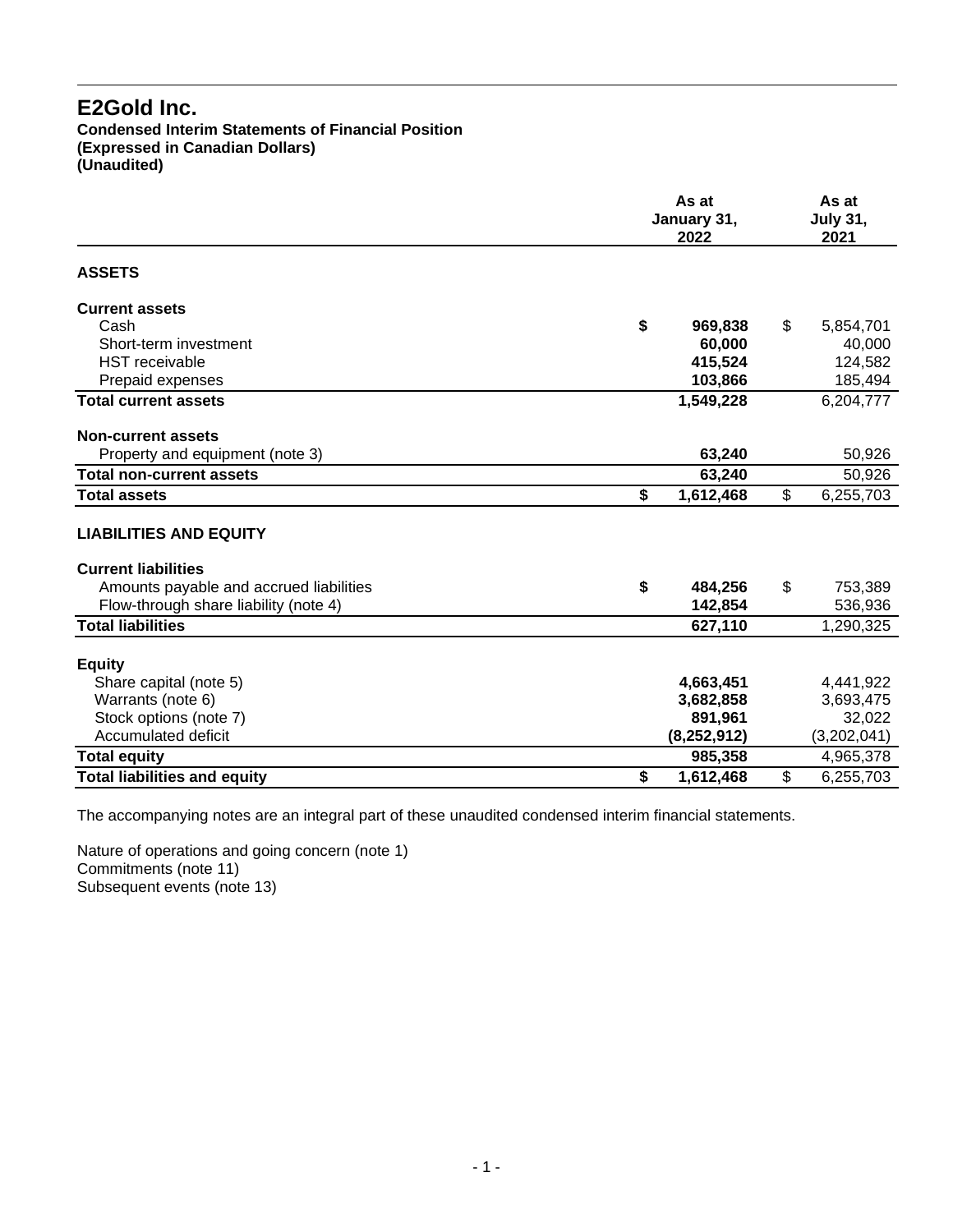# **Condensed Interim Statements of Loss and Comprehensive Loss (Expressed in Canadian Dollars)**

**(Unaudited)**

|                                                     | Three months ended<br>January 31, |                |    |            | Six months ended<br>January 31, |                |    |               |
|-----------------------------------------------------|-----------------------------------|----------------|----|------------|---------------------------------|----------------|----|---------------|
|                                                     |                                   | 2022           |    | 2021       |                                 | 2022           |    | 2021          |
| <b>Operating expenses</b>                           |                                   |                |    |            |                                 |                |    |               |
| Depreciation (notes 3 and 9)                        | \$                                | 3,089          | S  |            | S                               | 6,178 $$$      |    |               |
| Exploration and evaluation                          |                                   |                |    |            |                                 |                |    |               |
| expenditures (notes $9$ and $10(c)$ )               |                                   | 1,709,842      |    | 482,491    |                                 | 3,306,960      |    | 856,016       |
| General and administrative expenses                 |                                   | 29,927         |    | 13,306     |                                 | 113,423        |    | 24,788        |
| Investor relations                                  |                                   | 283,098        |    | 14,663     |                                 | 491,375        |    | 14,663        |
| Management, director fees and salaries (note 10(a)) |                                   | 287,875        |    | 101,469    |                                 | 508,254        |    | 126,469       |
| Professional fees (note 10(c))                      |                                   | 42,218         |    | 22,331     |                                 | 106,863        |    | 53,803        |
| Shareholders' information                           |                                   | 18,154         |    | 21,858     |                                 | 61,203         |    | 28,588        |
| Share-based payments (notes 7 and 10(a))            |                                   | 116,395        |    | 16,511     |                                 | 859,939        |    | 21,135        |
| Operating loss before interest income and premium   |                                   |                |    |            |                                 |                |    |               |
| on flow-through shares                              |                                   | (2,490,598)    |    | (672, 629) |                                 | (5,454,195)    |    | (1, 125, 462) |
| Interest income                                     |                                   | 1,739          |    |            |                                 | 3,154          |    |               |
| Premium on flow-through shares (note 4)             |                                   | 168,051        |    | 77,713     |                                 | 394,082        |    | 77,713        |
| Loss and comprehensive loss for the period          |                                   | \$ (2,320,808) | \$ | (594, 916) |                                 | \$ (5,056,959) |    | \$(1,047,749) |
| Basic and diluted loss per share (note 8)           | S                                 | (0.02)         | \$ | (0.02)     | S                               | (0.05)         | \$ | (0.02)        |
| Weighted average number of common shares            |                                   |                |    |            |                                 |                |    |               |
| outstanding - basic and diluted                     |                                   | 95,480,743     |    | 35,927,740 |                                 | 95,423,870     |    | 43,957,115    |

The accompanying notes are an integral part of these unaudited condensed interim financial statements.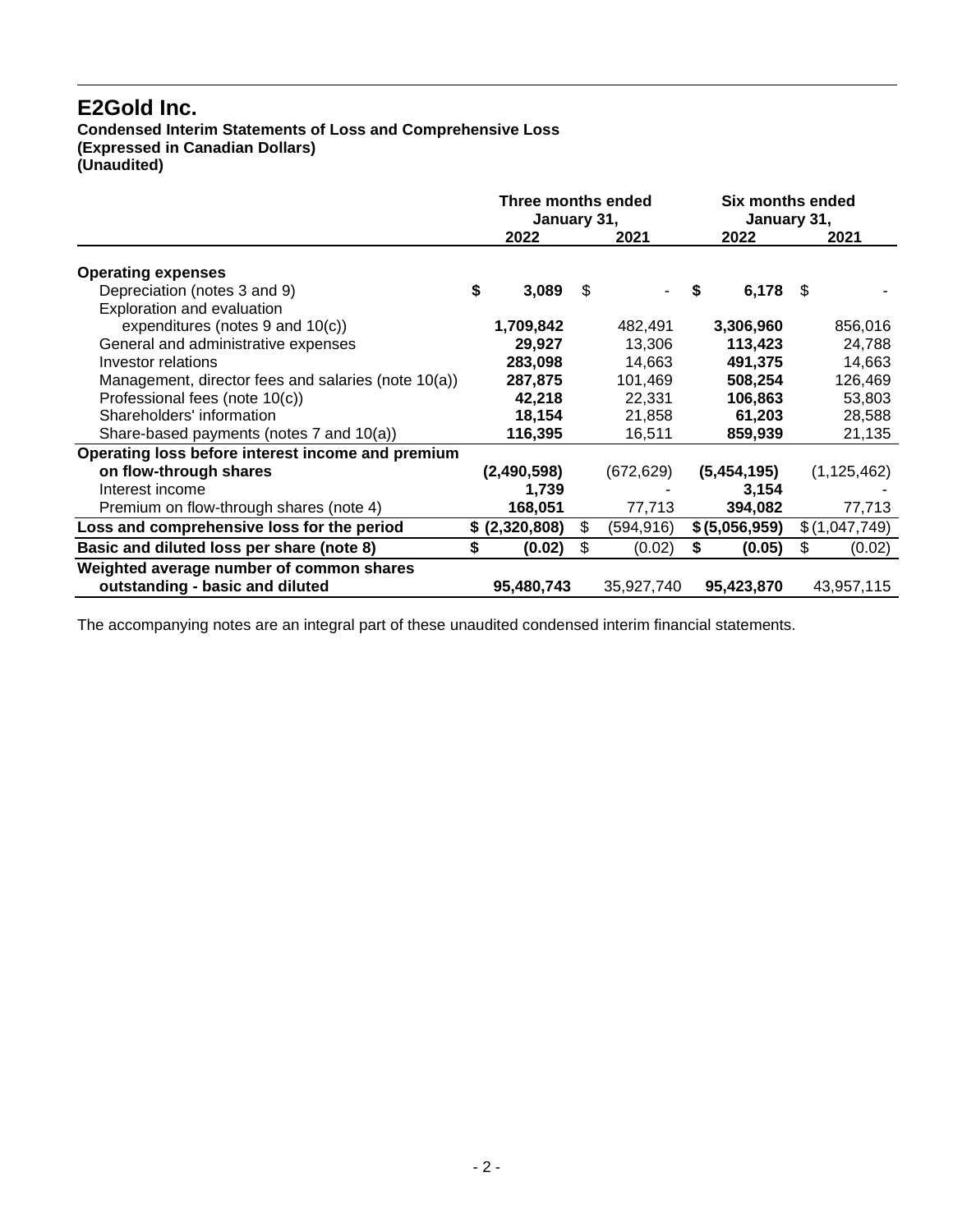#### **Condensed Interim Statements of Cash Flows (Expressed in Canadian Dollars) (Unaudited)**

**Three months ended Six months ended January 31, January 31, 2022 2021 2022 2021 Operating activities:** Net loss for the period **\$ (2,320,808)** \$ (594,916) **\$ (5,056,959)** \$ (1,047,749) Adjustments for: Depreciation (notes 3 and 9) **5,528** - **11,056**<br>
Share-based payments (note 7) **116,395** 16,511 **859,939** Share-based payments (note 7) **116,395** 16,511 **859,939** 21,135 Shares issued for acquisition of mineral property (note 9) **200,000** - **200,000** - Shares issued for services provided (note 5) **5,000** - **5,000** 18,520 Premium on flow-through shares (note 4) **(168,051)** (77,713) **(394,082)** (77,713) Changes in non-cash working capital items: HST receivable **(65,576)** (47,412) **(290,942)** (104,119) Prepaid expenses **35,842**<br>Amounts payable and accrued liabilities **81,622) 81,622** Amounts payable and accrued liabilities **(301,622)** 218,610 **(269,133)** 310,258 **Net cash used in operating activities (2,493,292)** (627,450) **(4,853,493)** (982,418) **Investing activities:** Purchase of property and equipment (note 3) **-** (1,879) **(23,370)** (1,879) Purchase of short-term investment **and the set of short-term** investment **and the set of structure (20,000)**  $\cdot$  **(20,000) Net cash used in investing activities -** (1,879) **(43,370)** (1,879) **Financing activities:** Proceeds from private placements (note 5) **-** 3,384,942 **-** 4,020,942 Share issue costs **-** (732,031) **-** (732,031) **-** (732,031) **-** (*732,031*) **-** (*732,031*) **-** (*1*2,000 **-** (*12,000* - (*12,000* - (*12,000* - (*12,000* - (*12,000* - (*12,000* - (*12,000* - (*12,000* - (*12,000* - (*12* **Exercise of stock options Net cash provided by financing activities 12,000** 2,652,911 **12,000** 3,236,091 **Net change in cash (2,481,292)** 2,023,582 **(4,884,863)** 2,251,794 **Cash, beginning of period Cash, end of period \$ 969,838** \$ 2,379,738 **\$ 969,838** \$ 2,379,738

The accompanying notes are an integral part of these unaudited condensed interim financial statements.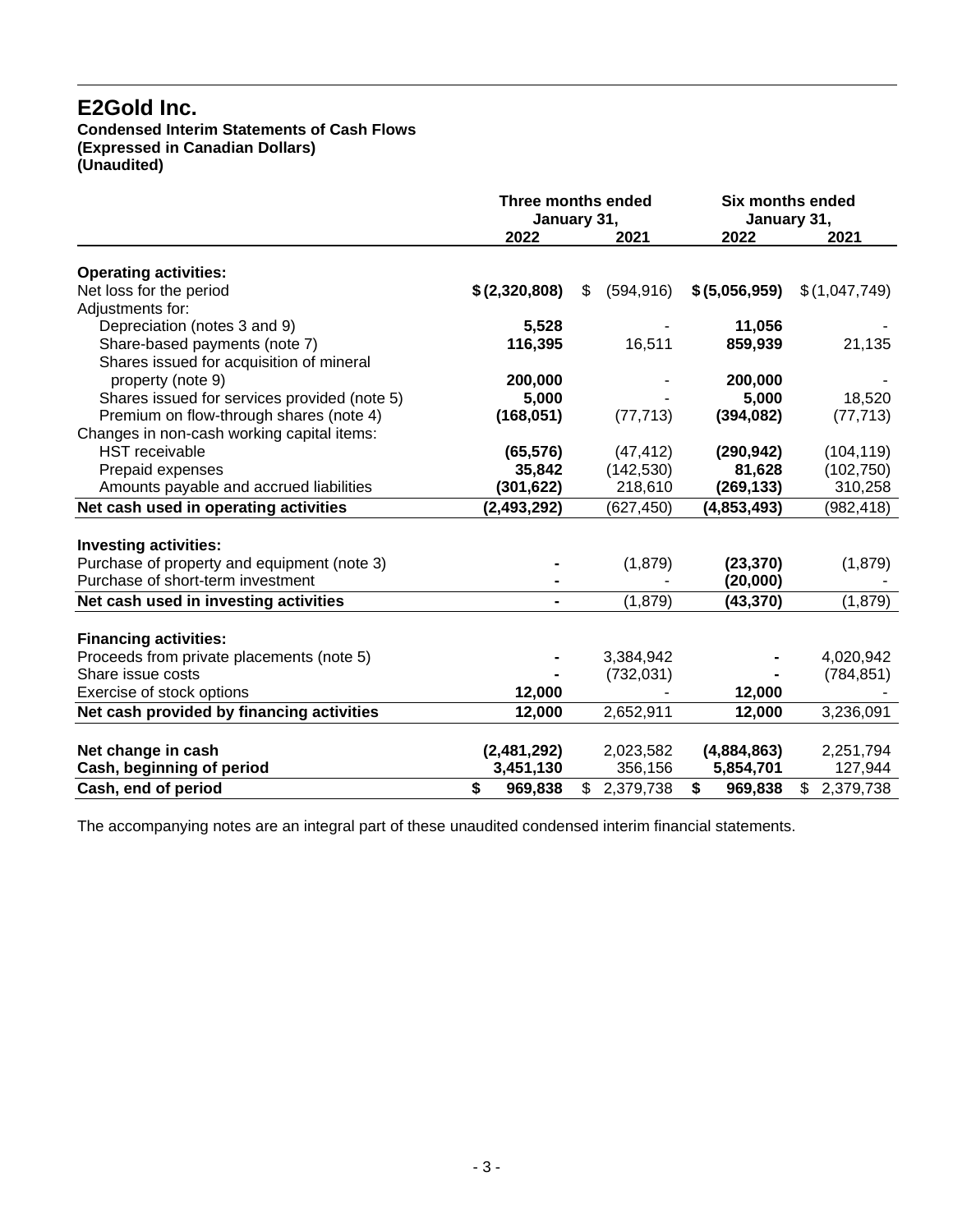**Condensed Interim Statements of Changes in Shareholders' Equity (Expressed in Canadian Dollars) (Unaudited)**

|                                                            |    | <b>Share</b><br>capital |   | Warrants     |      | <b>Stock</b><br>options |    |                   |             |  |  | <b>Accumulated</b><br>deficit | Total<br>equity |
|------------------------------------------------------------|----|-------------------------|---|--------------|------|-------------------------|----|-------------------|-------------|--|--|-------------------------------|-----------------|
| <b>Balance, July 31, 2020</b>                              |    | 439,890 \$              |   | $\sim$       | S    | $\sim$                  | S  | $(359,004)$ \$    | 80,886      |  |  |                               |                 |
| Private placements (note 5)                                |    | 636,000                 |   |              |      |                         |    |                   | 636,000     |  |  |                               |                 |
| Initial Public Offering (note 5)                           |    | 3,384,942               |   |              |      |                         |    |                   | 3,384,942   |  |  |                               |                 |
| Shares issued for services provided (note 5)               |    | 18,520                  |   |              |      |                         |    |                   | 18,520      |  |  |                               |                 |
| Shares issued as repayment of loan (note 5)                |    | 46,650                  |   |              |      |                         |    |                   | 46,650      |  |  |                               |                 |
| Flow-through share premium                                 |    | (353, 356)              |   |              |      |                         |    |                   | (353, 356)  |  |  |                               |                 |
| Warrants (note $5(b)(i)$ )                                 |    | (1,313,917)             |   | 1,313,917    |      |                         |    |                   |             |  |  |                               |                 |
| Broker warrants (note 5(b)(i))                             |    | (183,000)               |   | 183,000      |      |                         |    |                   |             |  |  |                               |                 |
| Share issue costs                                          |    | (784, 851)              |   |              |      |                         |    |                   | (784, 851)  |  |  |                               |                 |
| Share-based payments (note 7)                              |    |                         |   |              |      | 21,135                  |    |                   | 21,135      |  |  |                               |                 |
| Loss and comprehensive loss                                |    |                         |   |              |      |                         |    | (1,047,749)       | (1,047,749) |  |  |                               |                 |
| Balance, January 31, 2021                                  | \$ | 1,890,878               | ъ | 1,496,917    | - 56 | 21,135                  | S  | (1, 406, 753)     | 2,002,177   |  |  |                               |                 |
| <b>Balance, July 31, 2021</b>                              | S. | 4,441,922               |   | 3,693,475 \$ |      | 32,022                  |    | \$ (3,202,041) \$ | 4,965,378   |  |  |                               |                 |
| Shares issued for services provided (note 5)               |    | 5,000                   |   |              |      |                         |    |                   | 5,000       |  |  |                               |                 |
| Shares issued for acquisition of mineral property (note 9) |    | 200,000                 |   |              |      |                         |    |                   | 200,000     |  |  |                               |                 |
| Warrants exercised (note 5)                                |    | 16,529                  |   | (4,529)      |      |                         |    |                   | 12,000      |  |  |                               |                 |
| Warrants cancelled                                         |    |                         |   | (6,088)      |      |                         |    | 6,088             |             |  |  |                               |                 |
| Share-based payments (note 7)                              |    |                         |   |              |      | 859,939                 |    |                   | 859,939     |  |  |                               |                 |
| Loss and comprehensive loss                                |    |                         |   |              |      |                         |    | (5,056,959)       | (5,056,959) |  |  |                               |                 |
| Balance, January 31, 2022                                  | \$ | 4,663,451               |   | 3,682,858    | - 5  | 891,961                 | \$ | $(8,252,912)$ \$  | 985,358     |  |  |                               |                 |

The accompanying notes are an integral part of these unaudited condensed interim financial statements.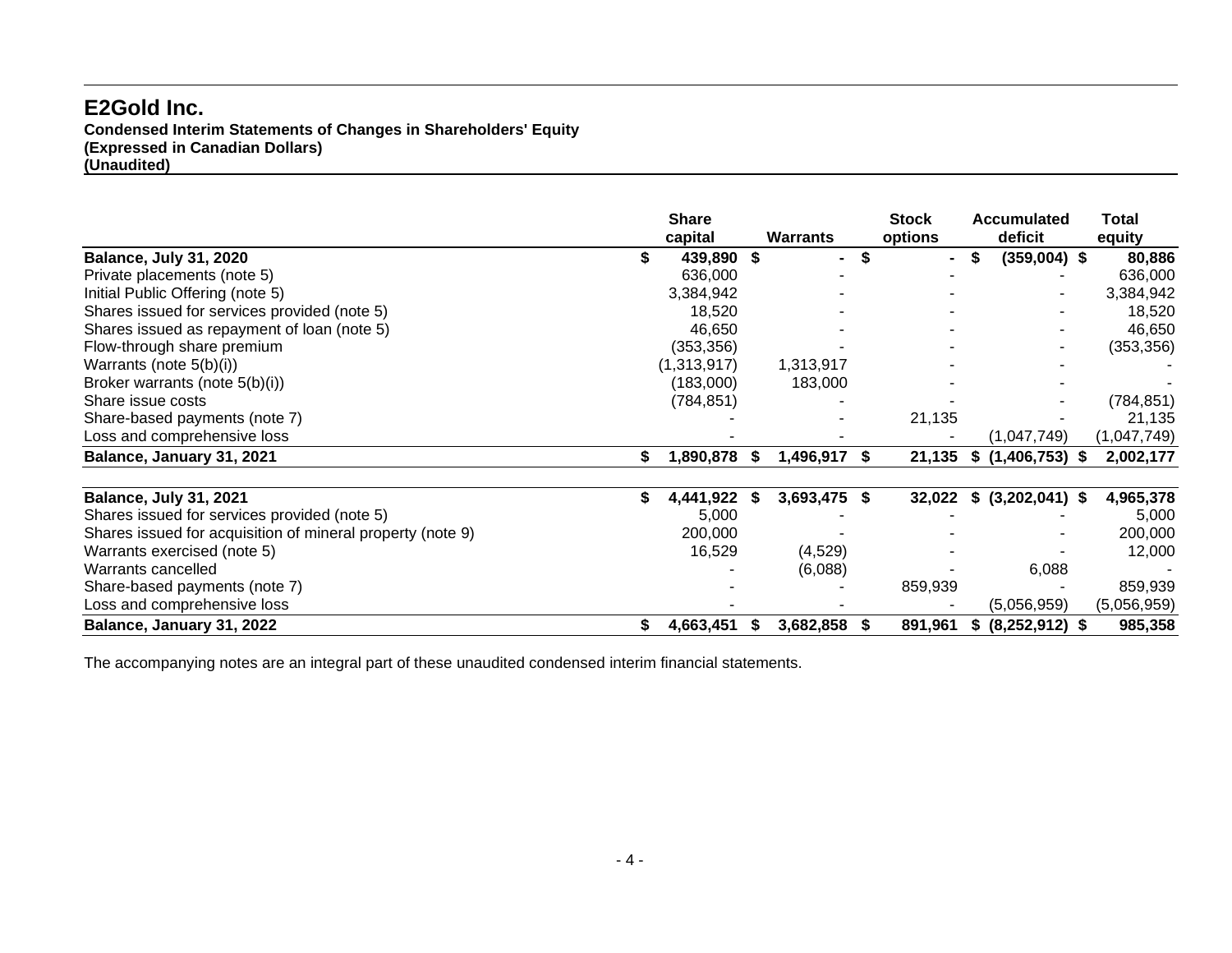#### **1. Nature of Operations and Going Concern**

E2Gold Inc. (the "Company") was incorporated under the Business Corporations Act (Ontario) by articles of incorporation dated October 25, 2018 under the name "5003754 Ontario Ltd." On February 11, 2020, the Company filed articles of amendment to change the name of the Company to "E2Gold Inc." On October 14, 2020, the Company filed articles of amendment to remove the private company restrictions contained in its articles. The principal office of the Company is located at 8 King Street East, Suite 1700, Toronto, Ontario M5C 1B5. The financial year end of the Company is July 31.

On December 30, 2020, the Company completed its Initial Public Offering and its common shares commenced trading on the TSX Venture Exchange ("TSXV") at the opening of business on January 4, 2021. The common shares of the Company trades under the symbol "ETU".

The Board of Directors of the Company approved these unaudited condensed interim financial statements on March 28, 2022.

The principal business of the Company is the acquisition, exploration and evaluation of mineral properties, and developing these properties further or disposing of them when evaluation is complete.

The Company had no commercial operations and incurred a net loss and comprehensive loss of \$5,056,959 for the six months ended January 31, 2022, and as of January 31, 2022, the Company's accumulated deficit was \$8,252,912. These circumstances indicate that material uncertainties exist that may cast significant doubt about the Company's ability to continue as a going concern and, accordingly, the ultimate use of accounting principles applicable to a going concern. The Company's ability to continue as a going concern is dependent upon raising additional capital to meet its present and future commitments, the continued support of certain shareholders and trade creditors, and on achieving profitable commercial operations. If additional financing is arranged through the issuance of shares, control of the Company may change and shareholders may suffer significant dilution.

These unaudited condensed interim financial statements been prepared on a going concern basis which assumes that the Company will continue in operations for the foreseeable future and will be able to realize its assets and discharge its liabilities and commitments in the normal course of business. Realization values may be substantially different from carrying values as shown and the financial statements do not give effect to adjustments that would be necessary to the carrying values and classification of assets and liabilities should the Company be unable to continue as a going concern.

On March 11, 2020, the World Health Organization declared the rapidly spreading COVID-19 outbreak as a global pandemic. The Company has closely monitored developments in the COVID-19 outbreak and is following all applicable governmental protocols in order to ensure the safety of the Company's workforce and local communities. There have been no outbreaks of COVID-19 at the Company's operations to date. It is not possible for the Company to predict the duration or magnitude of the adverse results of the outbreak and its effects on the Company's business or ability to raise funds.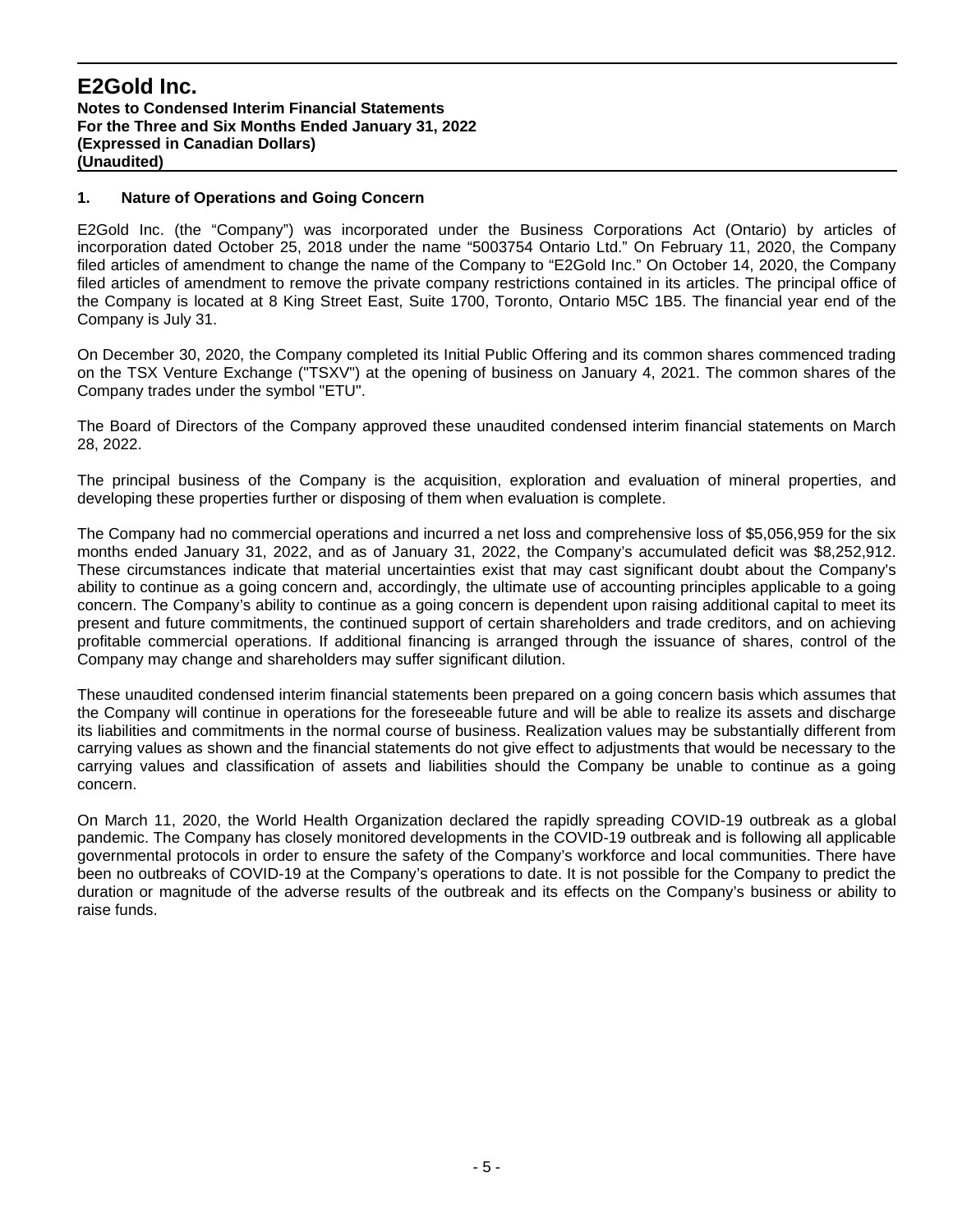#### **2. Significant Accounting Policies**

#### *Statement of Compliance*

The Company applies International Financial Reporting Standards ("IFRS") as issued by the International Accounting Standards Board ("IASB") and the interpretations issued by the IFRS Interpretations Committee. These unaudited condensed interim financial statements have been prepared in accordance with International Accounting Standard 34 - Interim Financial Reporting. Accordingly, they do not include all of the information required for full annual financial statements required by IFRS as issued by the IASB.

The policies applied in these unaudited condensed interim financial statements are based on IFRSs issued and outstanding as of March 28, 2022, the date the Board of Directors approved the statements. The same accounting policies and methods of computation are followed in these unaudited condensed interim financial statements as compared with the most recent annual financial statements as at and for the year ended July 31, 2021. Any subsequent changes to IFRS that are given effect in the Company's annual financial statements for the year ending July 31, 2022 could result in restatement of these unaudited condensed interim financial statements.

#### *New Standards Not Yet Adopted And Interpretations Issued But Not Yet Effective*

Certain pronouncements were issued by the IASB or the IFRIC that are mandatory for accounting periods commencing on or after January 1, 2022. Many are not applicable or do not have a significant impact to the Company and have been excluded. The Company is currently assessing the impact of these standards on the financial statements.

IAS 16 - Property, Plant and Equipment was amended. The amendments introduce new guidance, such that the proceeds from selling items before the related property, plant and equipment is available for its intended use can no longer be deducted from the cost. Instead, such proceeds are to be recognized in profit or loss, together with the costs of producing those items. The amendments are effective for annual periods beginning on January 1, 2022.

IAS 1 – Presentation of Financial Statements ("IAS 1") was amended in January 2020 to provide a more general approach to the classification of liabilities under IAS 1 based on the contractual arrangements in place at the reporting date. The amendments clarify that the classification of liabilities as current or non-current is based solely on a company's right to defer settlement at the reporting date. The right needs to be unconditional and must have substance. The amendments also clarify that the transfer of a company's own equity instruments is regarded as settlement of a liability, unless it results from the exercise of a conversion option meeting the definition of an equity instrument. The amendments are effective for annual periods beginning on January 1, 2023.

IFRS 3 – Business Combinations ("IFRS 3") was amended. The amendments introduce new exceptions to the recognition and measurement principles in IFRS 3 to ensure that the update in references to the revised conceptual framework does not change which assets and liabilities qualify for recognition in a business combination. An acquirer should apply the definition of a liability in IAS 37 – rather than the definition in the Conceptual Framework – to determine whether a present obligation exists at the acquisition date as a result of past events. For a levy in the scope of IFRIC 21, the acquirer should apply the criteria in IFRIC 21 to determine whether the obligating event that gives rise to a liability to pay the levy has occurred by the acquisition date. In addition, the amendments clarify that the acquirer should not recognize a contingent asset at the acquisition date. The amendments are effective for annual periods beginning on January 1, 2022.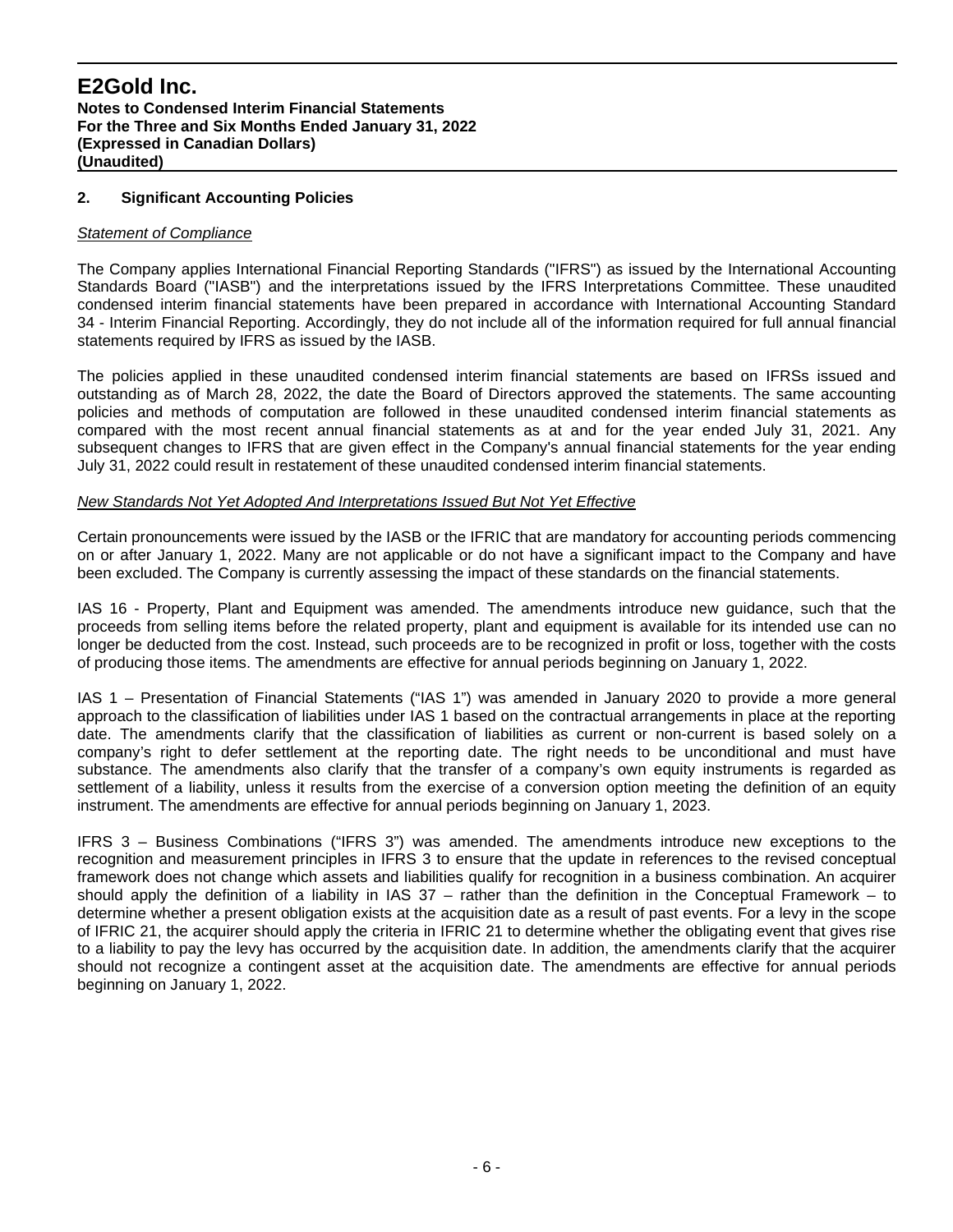**Notes to Condensed Interim Financial Statements For the Three and Six Months Ended January 31, 2022 (Expressed in Canadian Dollars) (Unaudited)**

# **3. Property and Equipment**

|                        | equipment |                             |                                                                                           |  |                                                                                                                        |
|------------------------|-----------|-----------------------------|-------------------------------------------------------------------------------------------|--|------------------------------------------------------------------------------------------------------------------------|
|                        |           |                             | equipment                                                                                 |  | <b>Total</b>                                                                                                           |
|                        |           |                             |                                                                                           |  | 58,792                                                                                                                 |
|                        | 23,370    |                             |                                                                                           |  | 23,370                                                                                                                 |
| \$                     |           |                             |                                                                                           |  | 82,162                                                                                                                 |
|                        |           |                             |                                                                                           |  |                                                                                                                        |
|                        |           | equipment                   |                                                                                           |  | <b>Total</b>                                                                                                           |
| \$                     |           |                             |                                                                                           |  | 7,866                                                                                                                  |
|                        | 6,178     |                             | 4,878                                                                                     |  | 11,056                                                                                                                 |
| \$                     |           |                             |                                                                                           |  | 18,922                                                                                                                 |
|                        |           |                             |                                                                                           |  |                                                                                                                        |
| equipment<br>equipment |           |                             |                                                                                           |  | <b>Total</b>                                                                                                           |
| \$                     |           |                             |                                                                                           |  | 50,926                                                                                                                 |
| \$                     |           |                             |                                                                                           |  | 63,240                                                                                                                 |
|                        | \$        | <b>Computer</b><br>Computer | 29,526 \$<br>52,896 \$<br>equipment<br>$2,988$ \$<br>$9,166$ \$<br>26,538 \$<br>43,730 \$ |  | 29,266 \$<br>29,266 \$<br><b>Exploration</b><br>4,878 \$<br>$9,756$ \$<br><b>Exploration</b><br>24,388 \$<br>19,510 \$ |

## **4. Flow-Through Share Liability**

Flow-through share liability includes the liability portion of the flow-through shares issued. The following is a continuity schedule of the liability of the flow-through shares issuance:

| <b>Balance, July 31, 2021</b><br>Settlement of flow-through share liability on incurred expenditures (i) | 536.936<br>(394,082) |
|----------------------------------------------------------------------------------------------------------|----------------------|
| Balance, January 31, 2022                                                                                | 142.854              |

(i) The flow-through common shares issued in the brokered private placement completed on July 16, 2021 were issued at a premium to the market price in recognition of the tax benefits accruing to subscribers. The flow-through premium was calculated to be \$573,340 and will be derecognized through income as the eligible expenditures are incurred. For the period from July 16, 2021 to July 31, 2021, the Company incurred eligible expenditures of \$371,632 satisfying \$36,404 of such premium. For the six months ended January 31, 2022, the Company incurred eligible expenditures of \$2,627,059 satisfying \$394,082 of such premium. The flow-through premium balance is \$142,854 as at January 31, 2022.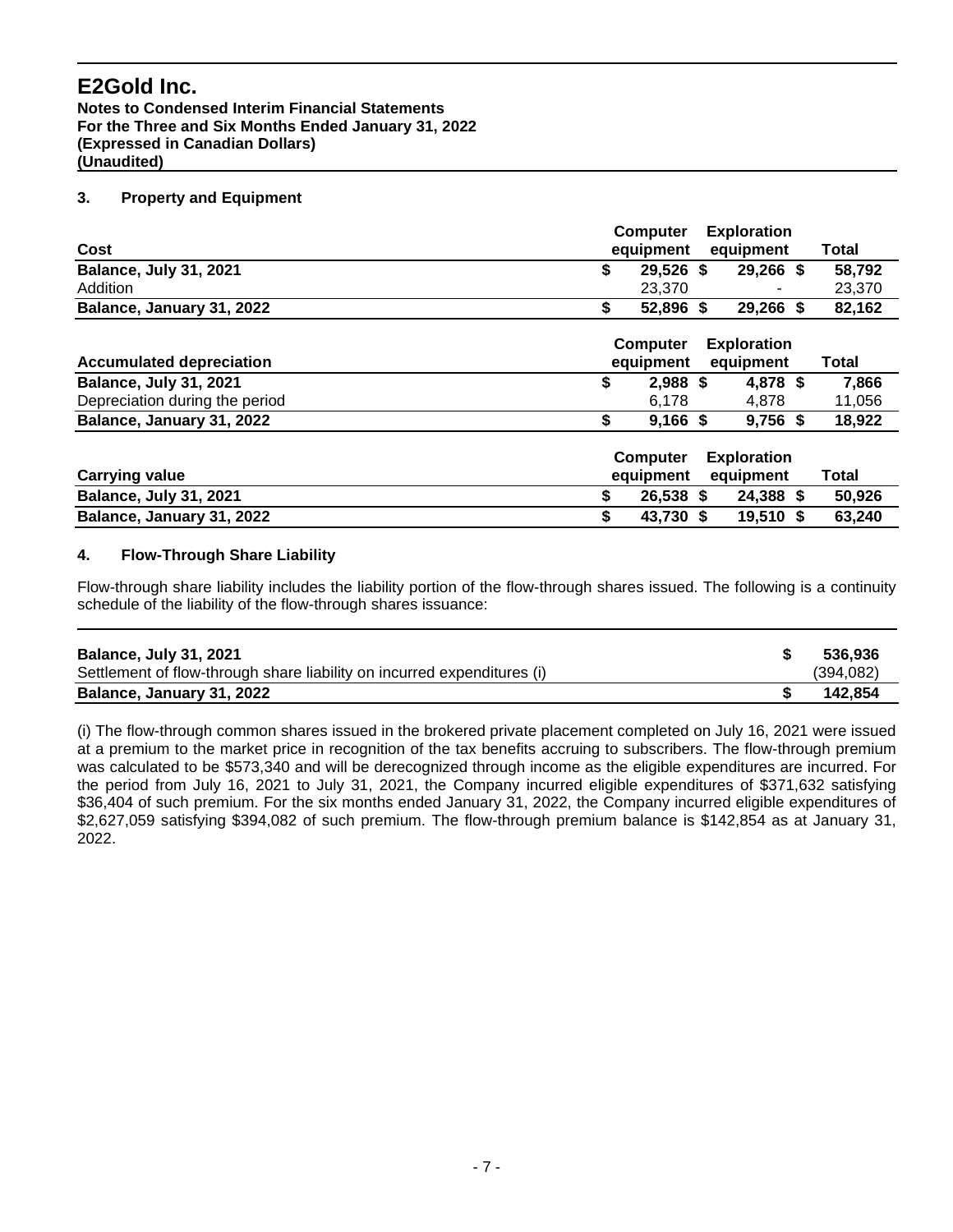**Notes to Condensed Interim Financial Statements For the Three and Six Months Ended January 31, 2022 (Expressed in Canadian Dollars) (Unaudited)**

#### **5. Share Capital**

#### a) Authorized share capital

The authorized share capital consists of an unlimited number of common shares and class "A" shares. The common shares and class "A" shares do not have a par value. All issued shares are fully paid. There is no class "A" shares outstanding.

#### b) Common shares issued

Changes in the share capital of the Company for the three and six months ended January 31, 2022 and 2021 are as follows:

|                                                     | Number of     |             |
|-----------------------------------------------------|---------------|-------------|
|                                                     | common        |             |
|                                                     | shares        | Amount      |
| <b>Balance, July 31, 2020</b>                       | 19,730,000 \$ | 439,890     |
| Private placements (i)                              | 7,740,000     | 387,000     |
| Flow-through private placement (ii)                 | 1,659,998     | 249,000     |
| Initial Public Offering (v)                         | 16,382,600    | 3,384,942   |
| Warrants (v)                                        |               | (1,313,917) |
| Broker warrants (v)                                 |               | (183,000)   |
| Flow-through share premium                          |               | (353, 356)  |
| Shares issued for services provided (iii)           | 370,400       | 18,520      |
| Shares issued as repayment of the loan payable (iv) | 666,428       | 46,650      |
| Share issue costs                                   |               | (784, 851)  |
| Balance, January 31, 2021                           | 46,549,426 \$ | 1,890,878   |
| <b>Balance, July 31, 2021</b>                       | 95,367,615 \$ | 4,441,922   |
| Warrants exercised (vi)                             | 50,000        | 16,529      |
| Shares issued for services provided (vii)           | 29,070        | 5,000       |
| Shares issued for mineral property (note 9)         | 1,459,854     | 200,000     |
| Balance, January 31, 2022                           | 96,906,539 \$ | 4,663,451   |

(i) In August 2020, the Company issued 7,740,000 common shares at a price of \$0.05 per common share for total gross proceeds of \$387,000.

(ii) On October 13, 2020, the Company closed a flow-through private placement of \$249,000 and issued 1,659,998 flow-through common shares at a price of \$0.15 per flow-through common share.

(iii) In August 2020, the Company issued 370,400 common shares valued at \$18,520 for services provided.

(iv) On September 8, 2020, the Company issued 666,428 common shares valued at \$46,650 as repayment of the loan payable as disclosed in note 10(b).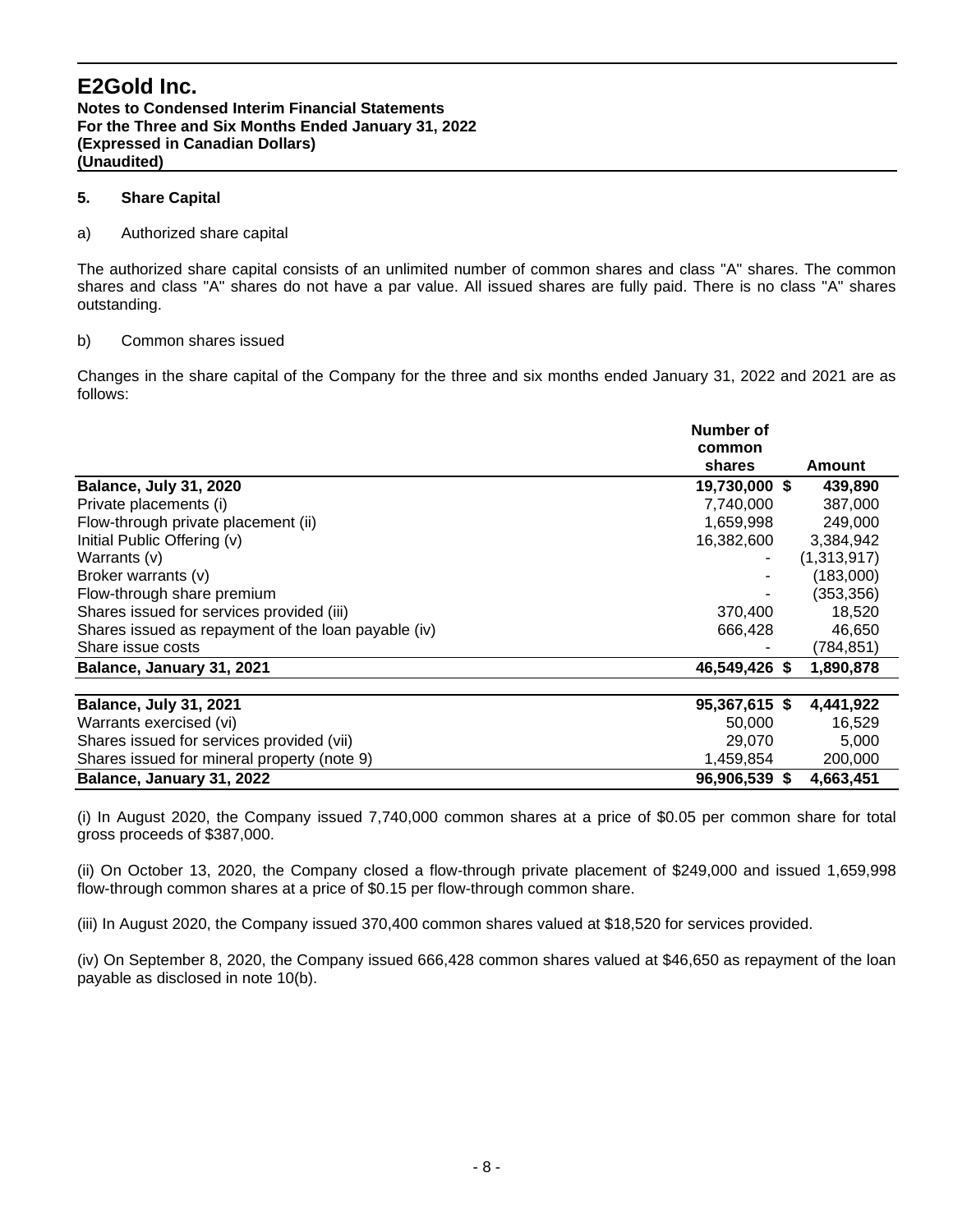#### **5. Share Capital (Continued)**

#### b) Common shares issued (continued)

(v) On December 30, 2020, the Company completed an IPO of 10,961,500 units at a price of \$0.20 per unit and 5,421,100 flow-through units at a price of \$0.22 per flow-through unit resulting in aggregate gross proceeds of \$3,384,942 all pursuant to the final prospectus of the Company dated December 21, 2020.

Each unit consisted of one common share of the Company and one share purchase warrant, with each warrant entitling the holder thereof to acquire one additional common share of the Company at an exercise price of \$0.24 until December 30, 2023. The fair value of these warrants was estimated on the date of grant using the Black-Scholes option pricing model with the following assumptions: share price of \$0.20; expected dividend yield of 0%; risk-free interest rate of 0.25%; volatility of 180% and an expected life of 3 years. The fair value assigned to these warrants was \$993,000.

Each flow-through unit consisted of one flow-through common share of the Company and one-half of one share purchase warrant, with each full warrant entitling the holder thereof to acquire one additional common share of the Company at an exercise price of \$0.28 until December 30, 2022. The fair value of these warrants was estimated on the date of grant using the Black-Scholes option pricing model with the following assumptions: share price of \$0.20; expected dividend yield of 0%; risk-free interest rate of 0.20%; volatility of 180% and an expected life of 2 years. The fair value assigned to these warrants was \$320,917.

In connection with the IPO, the agents received an aggregate of 1,146,782 compensation options, each such compensation option entitling the holder to acquire one common share of the Company at an exercise price of \$0.20 per share until December 30, 2022. The fair value of the compensation options was estimated on the date of grant using the Black-Scholes option pricing model with the following assumptions: share price of \$0.20; expected dividend yield of 0%; risk-free interest rate of 0.20%; volatility of 180% and an expected life of 2 years. The fair value assigned to these warrants was \$183,000.

(vi) On November 8, 2021, 50,000 warrants with an exercise price of \$0.24 and expiry date of December 30, 2023 were exercised for gross proceeds of \$12,000.

(vii) On December 3, 2021, the Company issued 29,070 common shares with a deemed aggregate value of \$5,000 to a consultant in consideration for services rendered.

#### **6. Warrants**

|                               | Number of<br>warrants | <b>Grant date</b><br>fair value |
|-------------------------------|-----------------------|---------------------------------|
| <b>Balance, July 31, 2020</b> | -S<br>$\blacksquare$  |                                 |
| Issued (note $5(b)(v)$ )      | 14,818,832            | 1,496,917                       |
| Balance, January 31, 2021     | 14,818,832 \$         | 1,496,917                       |
| <b>Balance, July 31, 2021</b> | 61,490,534 \$         | 3,693,475                       |
| Exercised (note 5(b)(vi))     | (50,000)              | (4,529)                         |
| Cancelled                     | (80,000)              | (6,088)                         |
| Balance, January 31, 2022     | 61,360,534 \$         | 3,682,858                       |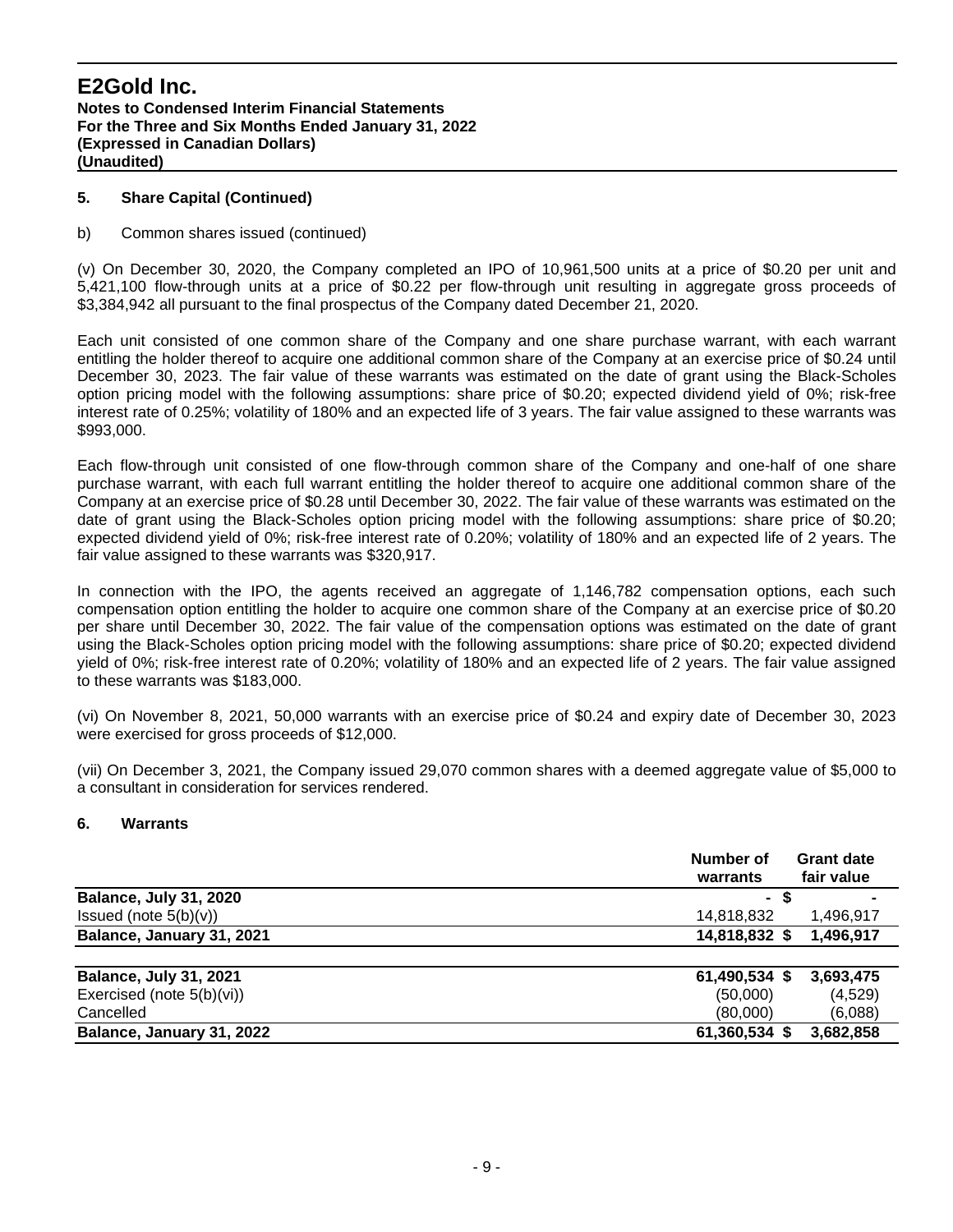**Notes to Condensed Interim Financial Statements For the Three and Six Months Ended January 31, 2022 (Expressed in Canadian Dollars) (Unaudited)**

# **6. Warrants (Continued)**

The following table reflects the warrants and agent compensation options issued and outstanding as of January 31, 2022:

|                     | <b>Exercise</b> | <b>Warrants</b> |                |
|---------------------|-----------------|-----------------|----------------|
| <b>Expiry date</b>  | price(\$)       | outstanding     | Valuation (\$) |
| December 30, 2022   | 0.28            | 2,710,550       | 320,917        |
| December 30, 2022 * | 0.20            | 1,146,782       | 183,000        |
| December 30, 2023   | 0.24            | 10,911,500      | 988,471        |
| July 16, 2023       | 0.15            | 39,037,035      | 1,811,868      |
| July 16, 2023 *     | 0.10            | 2.314.667       | 176.146        |
| July 23, 2023       | 0.15            | 5,000,000       | 184,192        |
| July 23, 2023 *     | 0.10            | 240,000         | 18,264         |
|                     | 0.17            | 61,360,534      | 3,682,858      |

\* Agent compensation options.

## **7. Stock Options**

|                                          | Number of<br>stock options | Weighted<br>average<br>exercise<br>price |
|------------------------------------------|----------------------------|------------------------------------------|
| <b>Balance, July 31, 2020</b>            | - \$                       |                                          |
| Stock options granted (i)                | 1,000,000                  | 0.05                                     |
| Balance, January 31, 2021                | 1,000,000 \$               | 0.05                                     |
| <b>Balance, July 31, 2021</b>            | 1,000,000 \$               | 0.05                                     |
| Stock options granted $(ii)(iii)(iv)(v)$ | 8,320,000                  | 0.14                                     |
| Balance, January 31, 2022                | 9,320,000 \$               | 0.13                                     |

(i) On August 15, 2020, the Company granted 1,000,000 stock options to a consultant at an exercise price of \$0.05 expiring on August 15, 2025. Vesting provisions of the stock options are as follows: 10% the date of grant and 15% on each of the 6, 12, 18, 24, 30 and 36 months after date of grant. The fair value of these options was estimated on the date of grant using the Black-Scholes option pricing model with the following assumptions: share price of \$0.05; expected dividend yield of 0%; risk-free interest rate of 0.42%; volatility of 180% and an expected life of 5 years. The fair value assigned to these options was \$48,000. For the three and six months ended January 31, 2022, the impact on the unaudited condensed interim statement of loss and comprehensive loss was \$3,448 and \$7,192, respectively (three and six months ended January 31, 2021 - \$16,511 and \$21,135, respectively).

(ii) On August 17, 2021, the Company granted 6,850,000 stock options to directors, officers and consultants of the Company. The stock options are exercisable for a period of 3 years at a price of \$0.13 and vested immediately. The fair value of these options was estimated on the date of grant using the Black-Scholes option pricing model with the following assumptions: share price of \$0.13; expected dividend yield of 0%; risk-free interest rate of 0.55%; volatility of 157% and an expected life of 3 years. The fair value assigned to these options was \$739,800. For the three and six months ended January 31, 2022, the impact on the unaudited condensed interim statement of loss and comprehensive loss was \$nil and \$739,800, respectively.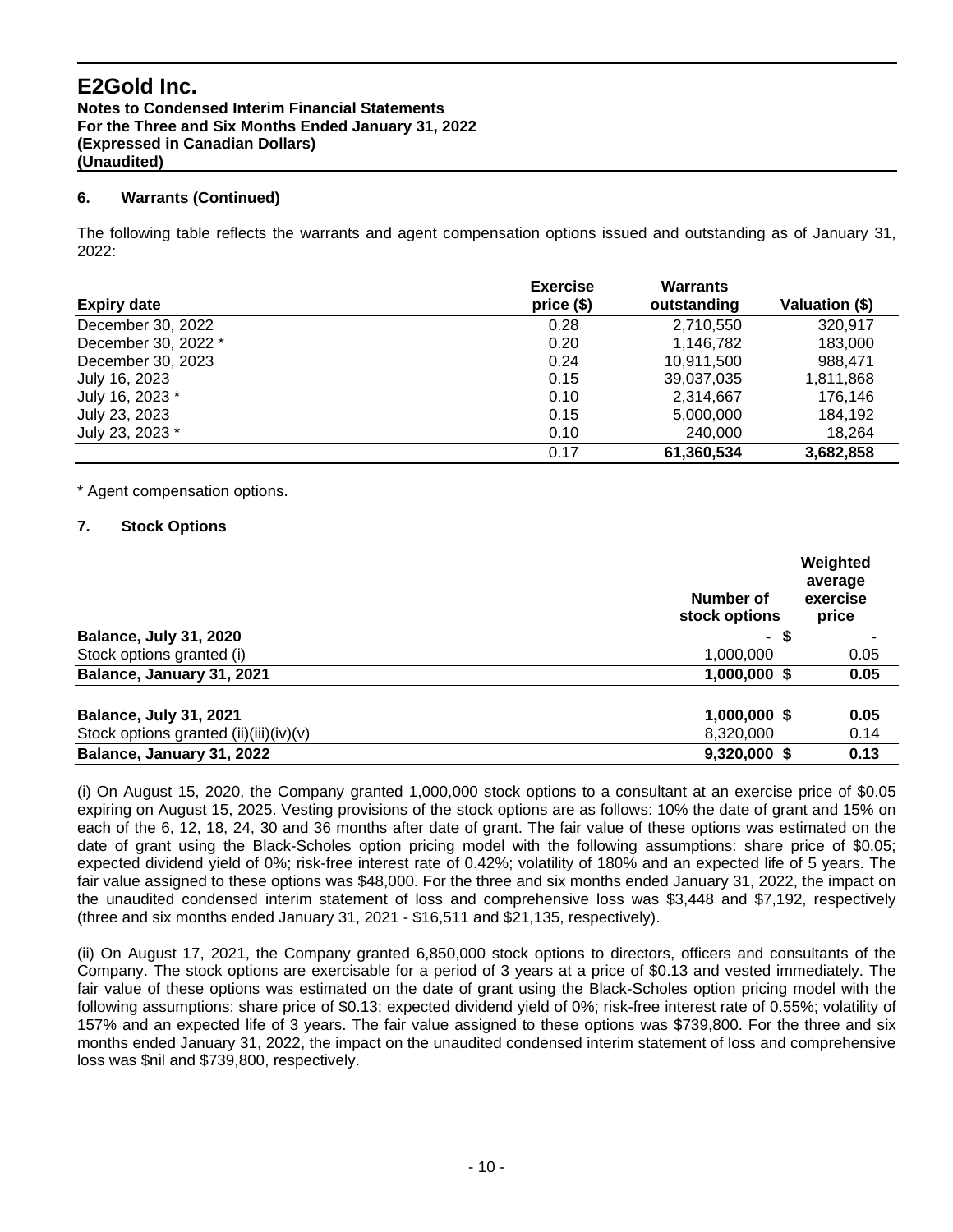## **7. Stock Options (Continued)**

(iii) On November 17, 2021, the Company granted 250,000 stock options to a consultant at an exercise price of \$0.155 expiring on November 17, 2024 and vested immediately. The fair value of these options was estimated on the date of grant using the Black-Scholes option pricing model with the following assumptions: share price of \$0.155; expected dividend yield of 0%; risk-free interest rate of 1.13%; volatility of 131% and an expected life of 3 years. The fair value assigned to these options was \$29,000. For the three and six months ended January 31, 2022, the impact on the unaudited condensed interim statement of loss and comprehensive loss was \$29,000.

(iv) On December 6, 2021, the Company granted 1,000,000 stock options to a consultant at an exercise price of \$0.17 expiring on December 6, 2026. Vesting provisions of the stock options are as follows: 50% the date of grant and 50% on June 12, 2022. The fair value of these options was estimated on the date of grant using the Black-Scholes option pricing model with the following assumptions: share price of \$0.11; expected dividend yield of 0%; risk-free interest rate of 1.41%; volatility of 147% and an expected life of 5 years. The fair value assigned to these options was \$97,000. For the three and six months ended January 31, 2022, the impact on the unaudited condensed interim statement of loss and comprehensive loss was \$62,947.

(v) On January 20, 2022, the Company granted 220,000 stock options to employees at an exercise price of \$0.135 expiring on January 20, 2025 and vested immediately. The fair value of these options was estimated on the date of grant using the Black-Scholes option pricing model with the following assumptions: share price of \$0.13; expected dividend yield of 0%; risk-free interest rate of 1.46%; volatility of 128% and an expected life of 3 years. The fair value assigned to these options was \$21,000. For the three and six months ended January 31, 2022, the impact on the unaudited condensed interim statement of loss and comprehensive loss was \$21,000.

|                    |                               | <b>Weighted average</b><br>remaining |                             |                               |                    |  |  |  |  |
|--------------------|-------------------------------|--------------------------------------|-----------------------------|-------------------------------|--------------------|--|--|--|--|
| <b>Expiry date</b> | <b>Exercise</b><br>price (\$) | <b>Options</b><br>outstanding        | contractual<br>life (years) | <b>Options</b><br>exercisable | Fair<br>Value (\$) |  |  |  |  |
| August 17, 2024    | 0.130                         | 6,850,000                            | 2.55                        | 6,850,000                     | 739,800            |  |  |  |  |
| November 17, 2024  | 0.155                         | 250,000                              | 2.80                        | 250,000                       | 29,000             |  |  |  |  |
| January 20, 2025   | 0.135                         | 220,000                              | 2.97                        | 220,000                       | 21,000             |  |  |  |  |
| August 15, 2025    | 0.050                         | 1,000,000                            | 3.54                        | 400,000                       | 48,000             |  |  |  |  |
| December 6, 2026   | 0.170                         | 1,000,000                            | 4.85                        | 500,000                       | 97,000             |  |  |  |  |
|                    |                               | 9,320,000                            | 2.92                        | 8,220,000                     | 934,800            |  |  |  |  |

The following table reflects the stock options issued and outstanding as of January 31, 2022:

## **8. Loss Per Share**

The calculation of basic and diluted loss per share for the three and six months ended January 31, 2022 was based on the loss attributable to common shareholders of \$2,320,808 and \$5,056,959, respectively (three and six months ended January 31, 2021 - \$594,916 and \$1,047,749, respectively) and the weighted average number of common shares outstanding of 95,480,743 and 95,423,870, respectively (three and six months ended January 31, 2021 - 35,927,740 and 43,957,115, respectively). Diluted loss per share did not include the effect of stock options and warrants as they are anti-dilutive.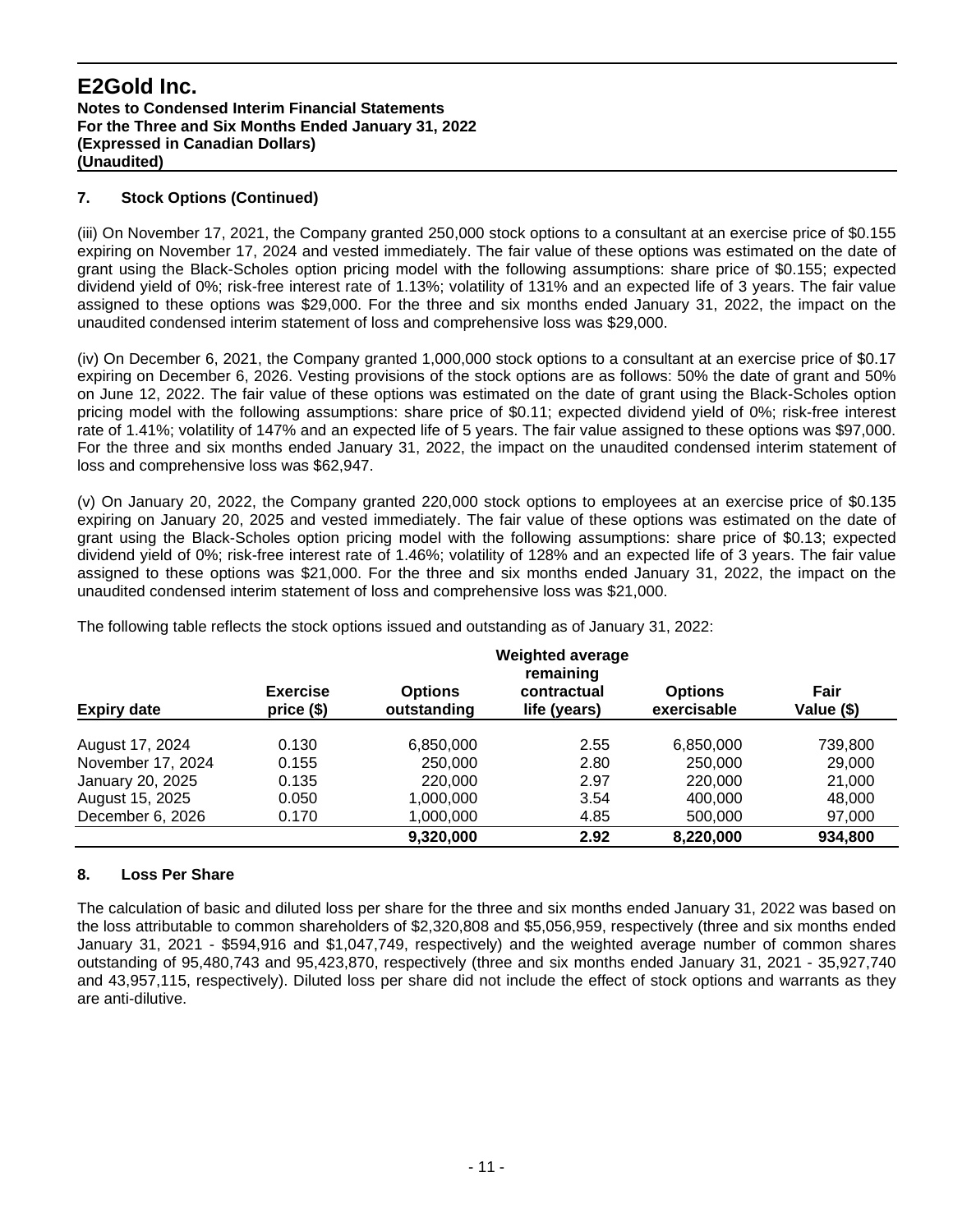**Notes to Condensed Interim Financial Statements For the Three and Six Months Ended January 31, 2022 (Expressed in Canadian Dollars) (Unaudited)**

## **9. Exploration and Evaluation Expenditures**

|                                                |              | Three months ended<br>January 31, |      |         |    |            | Six months ended<br>January 31, |         |  |
|------------------------------------------------|--------------|-----------------------------------|------|---------|----|------------|---------------------------------|---------|--|
|                                                | 2022<br>2021 |                                   | 2022 |         |    | 2021       |                                 |         |  |
| <b>Hawkins Gold Property (i)</b>               |              |                                   |      |         |    |            |                                 |         |  |
| Community relations                            | \$           | 2,000                             | \$   | 11,660  | \$ | $3,922$ \$ |                                 | 11,660  |  |
| Depreciation                                   |              | 2,439                             |      |         |    | 4,878      |                                 |         |  |
| <b>Drilling</b>                                |              | 880,813                           |      | 41,243  |    | 1,896,777  |                                 | 41,243  |  |
| Geology                                        |              | 209,931                           |      | 90,029  |    | 537,336    |                                 | 405,762 |  |
| Geophysics                                     |              | 198,046                           |      | 131,259 |    | 278,638    |                                 | 143,901 |  |
| Mineral property / claims                      |              |                                   |      |         |    | 88,225     |                                 |         |  |
| Option payments                                |              | 400,000                           |      | 200,000 |    | 400,000    |                                 | 200,000 |  |
| Resources estimate                             |              |                                   |      | 5,400   |    |            |                                 | 50,550  |  |
|                                                | \$           | 1,693,229                         | \$   | 479,591 | \$ | 3,209,776  | \$                              | 853,116 |  |
| <b>Band-Ore Property (ii)</b>                  |              |                                   |      |         |    |            |                                 |         |  |
| Geology                                        | \$           | 9,800                             | \$   |         | \$ | 40,371     | \$                              |         |  |
| Mineral property / claims                      |              | 1,213                             |      |         |    | 1,213      |                                 |         |  |
| Option payment                                 |              |                                   |      |         |    | 50,000     |                                 |         |  |
|                                                | \$           | 11,013                            | \$   |         | \$ | 91,584     | \$                              |         |  |
| Other                                          |              |                                   |      |         |    |            |                                 |         |  |
| General exploration                            | \$           | 5,600                             | \$   | 2,900   |    | 5,600      |                                 | 2,900   |  |
| <b>Exploration and evaluation expenditures</b> | \$           | 1,709,842                         | \$   | 482,491 | \$ | 3,306,960  | \$                              | 856,016 |  |

(i) On January 28, 2020, the Company entered into a definitive option agreement with Pavey Ark Mineral Inc., whereby the Company may earn 100% interest in the Hawkins Gold Property located in the Province of Ontario.

Consideration payable is summarized as follows:

|                               | Cash<br>payments                 | Common<br>shares | <b>Exploration</b><br>expenditures |
|-------------------------------|----------------------------------|------------------|------------------------------------|
| On signing of the agreement   | \$<br>$20,000$ <sup>(1)</sup> \$ |                  |                                    |
| On or before July 28, 2020    | $50,000$ (1)                     | $100,000^{(2)}$  |                                    |
| On or before January 28, 2021 | $100,000$ (1)                    | $100,000^{(3)}$  | $500,000$ (6)                      |
| On or before January 28, 2022 | $200,000$ (1)                    | $200,000$ (4)    | $500,000$ (6)                      |
| On or before January 28, 2023 | 200,000                          | $200,000^{(5)}$  | 500,000                            |
| On or before January 28, 2024 | 200,000                          | $200,000$ (5)    | 500,000                            |
| On or before January 28, 2025 | 230,000                          | $200,000$ (5)    | 500,000                            |
|                               | 1,000,000                        | 1,000,000        | 2,500,000                          |

(1) Cash payment made.

(2) 2,000,000 common shares valued at \$100,000 were issued on July 27, 2020.

(3) 543,478 common shares valued at \$100,000 were issued on February 19, 2021 following TSXV approval.

(4) 1,459,854 common shares valued at \$200,000 were issued on January 28, 2022.

(5) The number of common shares to be issued in relation to the dollars amount will be based on the 20-day volume weighted average price of the common shares prior to the day of issuance.

(6) The Company met the minimum exploration expenditures.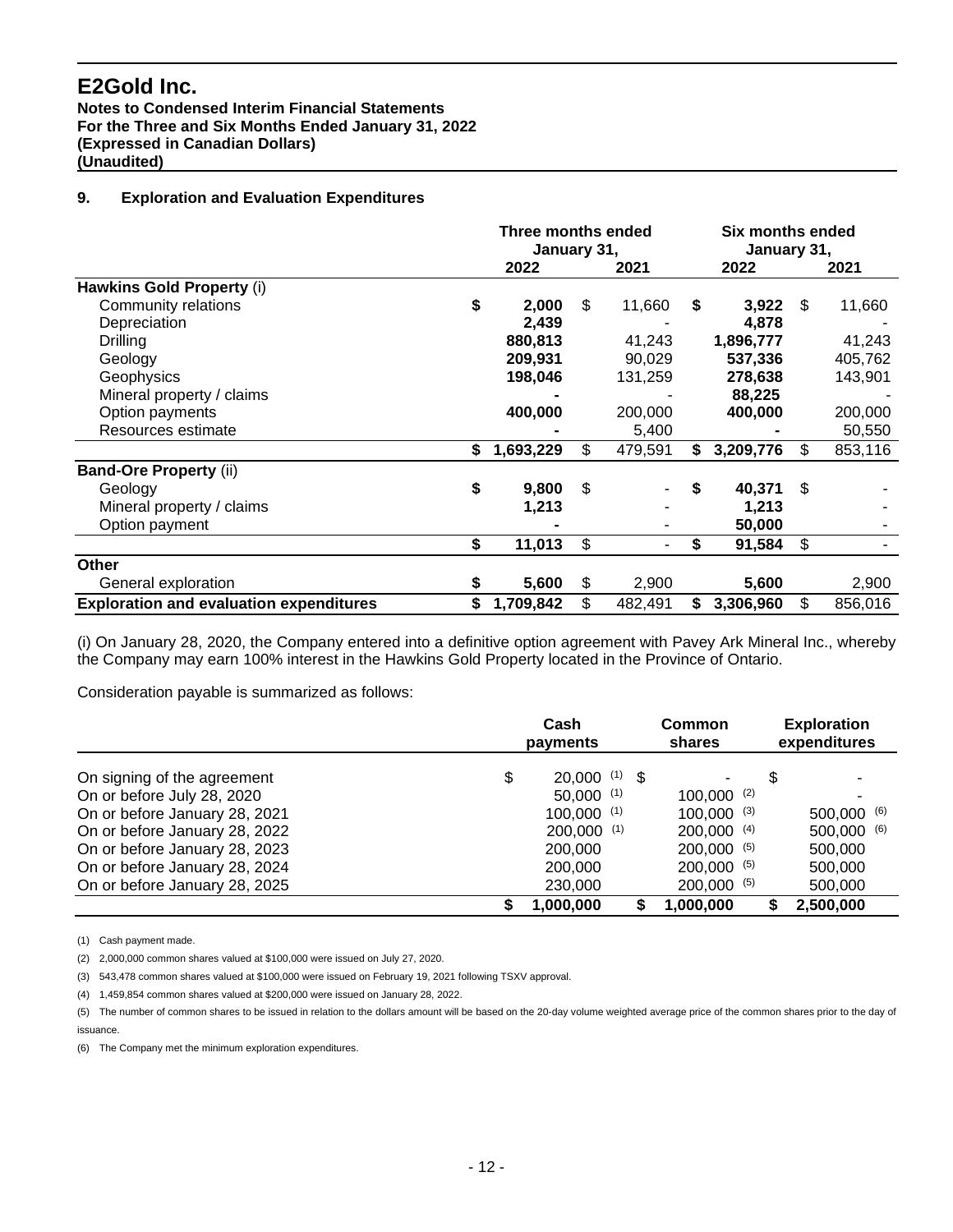**Notes to Condensed Interim Financial Statements For the Three and Six Months Ended January 31, 2022 (Expressed in Canadian Dollars) (Unaudited)**

# **9. Exploration and Evaluation Expenditures (Continued)**

(ii) On October 14, 2021, the Company announced that it entered into an agreement with Golden Share Resources Corporation ("Golden Share") who granted an option to the Company to earn a 100% interest in the Band-Ore property. The Band-Ore property is located west of Thunder Bay, Ontario. In order to acquire its interest in the property, the Company is required to make aggregate cash payments to Golden Share in the amount of \$2,000,000 as follows:

|                             | Cash<br>payments |           |  |  |  |
|-----------------------------|------------------|-----------|--|--|--|
| On signing of the agreement | \$               | 50,000(1) |  |  |  |
| 1 year anniversary          |                  | 100,000   |  |  |  |
| 2 year anniversary          |                  | 100,000   |  |  |  |
| 3 year anniversary          |                  | 100,000   |  |  |  |
| 4 year anniversary          |                  | 150,000   |  |  |  |
| 5 year anniversary          |                  | 200,000   |  |  |  |
| 6 year anniversary          |                  | 300,000   |  |  |  |
| 7 year anniversary          |                  | 500,000   |  |  |  |
| 8 year anniversary          |                  | 500,000   |  |  |  |
|                             |                  | 2,000,000 |  |  |  |

(1) Cash payment made.

In addition, the Company agreed to reimburse the costs incurred by the optionor in connection with the preparation of a National Instrument 43-101 compliant technical report on the property, to a maximum amount of \$35,000 (actual amount \$29,500 and paid in November 2021), and reimburse tax payments to be incurred by the optionor with respect to the 16 patented mining claims and the one leased mining claim. The optionor will retain a 2% net smelter return royalty, one-half of which may be purchased by the Company by making a cash payment to the optionor in the amount of (i) \$3,000,000 at any time up to the fifth anniversary of the date on which the Company earns its interest in the property (the "Acquisition Date"); (ii) \$5,000,000 at any time from the fifth anniversary of the Acquisition Date up to the 10th anniversary of the Acquisition Date; or (iii) \$10,000,000 at any time on or following the 10th anniversary of the Acquisition Date.

## **10. Related Party Balances and Transactions**

## **a) Remuneration of directors and officers**

|                      | Three months ended<br>January 31, |   |        |    | Six months ended<br>January 31, |    |         |  |
|----------------------|-----------------------------------|---|--------|----|---------------------------------|----|---------|--|
|                      | 2022                              |   | 2021   |    | 2022                            |    | 2021    |  |
| Management fees      | 207,469                           | S | 89,469 |    | 356,375                         | \$ | 114,469 |  |
| Director fees        | 29,000                            |   | ۰      |    | 62,000                          |    |         |  |
| Consulting fees      | 23,606                            |   | $\sim$ |    | 59,912                          |    |         |  |
| Share-based payments | $\blacksquare$                    |   | ۰      |    | 599.400                         |    |         |  |
|                      | 260,075                           |   | 89,469 | S. | 1,077,687                       |    | 114,469 |  |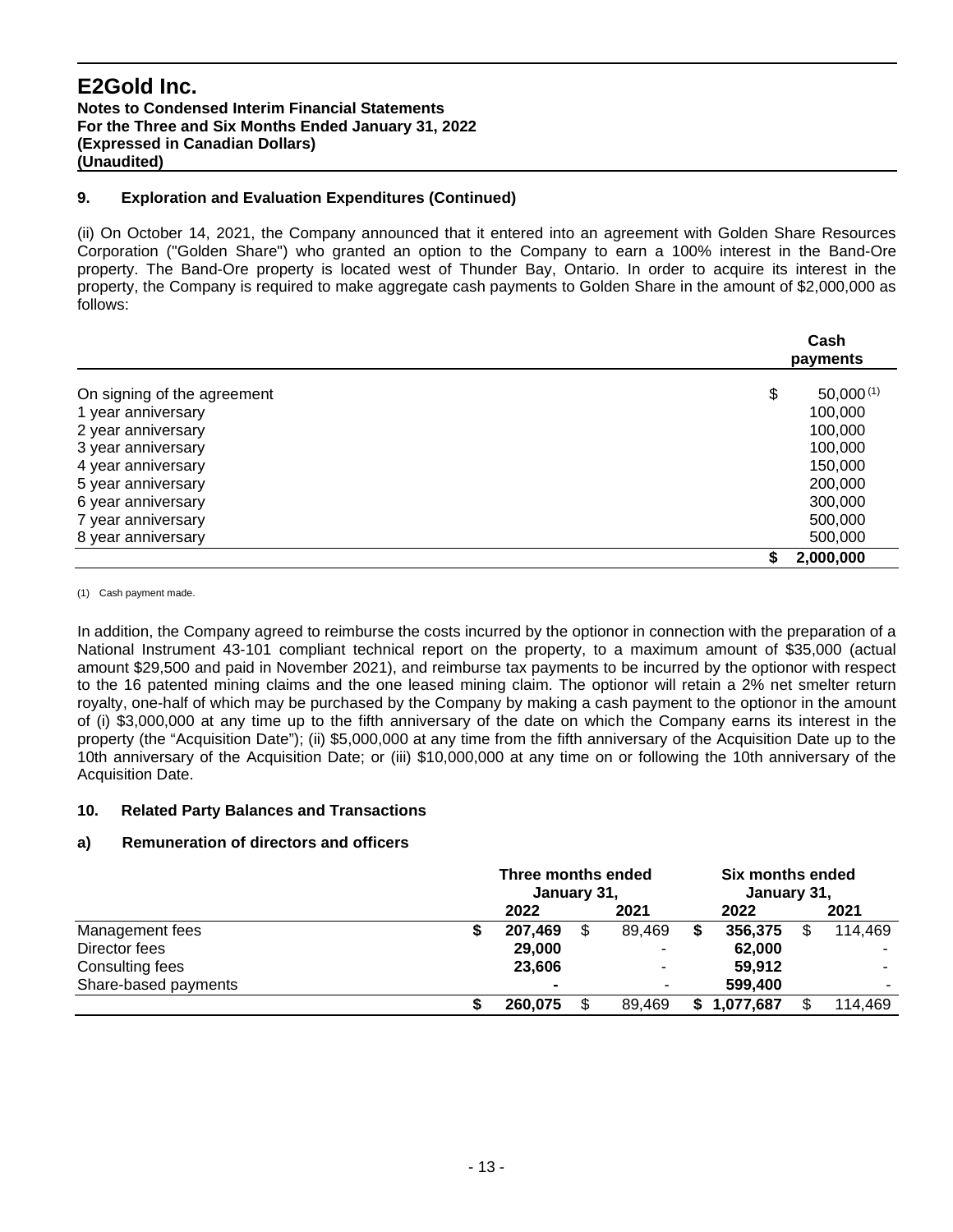**Notes to Condensed Interim Financial Statements For the Three and Six Months Ended January 31, 2022 (Expressed in Canadian Dollars) (Unaudited)**

## **10. Related Party Balances and Transactions (Continued)**

#### **a) Remuneration of directors and officers (continued)**

During the three and six months ended January 31, 2022, the Company paid the following management fees:

- − \$45,969 and \$80,875, respectively (three and six months ended January 31, 2021 \$21,469 and \$26,469, respectively) to Bractea Enterprises Ltd. ("Bractea"), a corporation owned by Erik H. Martin, for services of Mr. Martin as Chief Financial Officer (the "CFO") of the Company.
- − \$42,500 and \$72,500, respectively (three and six months ended January 31, 2021 \$10,000) to Invera Consulting, a business owned by Ellie Owens, for services of Ms. Owens as Vice-President of the Company, as well as \$nil (three and six months ended January 31, 2021 - \$12,000 and \$32,000, respectively) to Ellie Owens.
- − \$73,000 and \$121,000, respectively (three and six months ended January 31, 2021 \$16,000) to Sheer Strategic Inc., a corporation owned by Eric Owens, for services of Mr. Owens as President and Chief Executive Officer of the Company, as well as \$nil (three and six months ended January 31, 2021 - \$30,000) to Eric Owens.
- − \$46,000 and \$82,000, respectively (three and six months ended January 31, 2021 \$12,000) to Renaud Geological Consulting Ltd. ("RGC"), a corporation owned by Natalie Pietrzak-Renaud, for services of Mrs. Pietrzak-Renaud as Vice-President Exploration of the Company.

As at January 31, 2022, Bractea was owed \$12,084 (July 31, 2021 - \$5,684), Invera Consulting was owed \$11,300 (July 31, 2021 - \$11,300), Sheer Strategic Inc. was owed \$18,080 (July 31, 2021 - \$18,080) and RGC was owed \$18,732 (July 31, 2021 - \$22,941) and all these amounts were included in amounts payable and accrued liabilities at such date.

As at January 31, 2022, directors were owed \$12,650 (July 31, 2021 - \$nil) and this amount was included in amounts payable and accrued liabilities at such date.

## **(b) Loan payable**

On December 18, 2019, the Company signed a shareholder loan agreement with Laurel Duquette, an insider and the former President and a former director of the Company, pursuant to which a non-interest bearing loan in the aggregate principal amount of \$46,650 was advanced from Laurel Duquette to the Company. On September 8, 2020, the \$46,650 was fully repaid via the issuance of 666,428 common shares. Refer to note 5.

## **(c) Services rendered**

During the three and six months ended January 31, 2022, the Company paid fees the following:

- − \$23,606 and \$54,912, respectively (three and six months ended January 31, 2021 \$4,348) to RGC, a corporation owned by Natalie Pietrzak-Renaud, the Vice-President Exploration of the Company, for fees and expense reimbursements which were included in exploration and evaluation expenditures.
- − \$nil and \$5,000, respectively (three and six months ended January 31, 2021 \$nil) for consulting fees to Sheer Strategic Inc., a corporation owned by Eric Owens, which were included in professional fees.
- − \$nil (three and six months ended January 31, 2021 \$6,960) for consulting fees to Laurel Duquette.
- − \$nil (three and six months ended January 31, 2021 \$42,000) for consulting fees related to the IPO to 5044563 Ontario Ltd.,